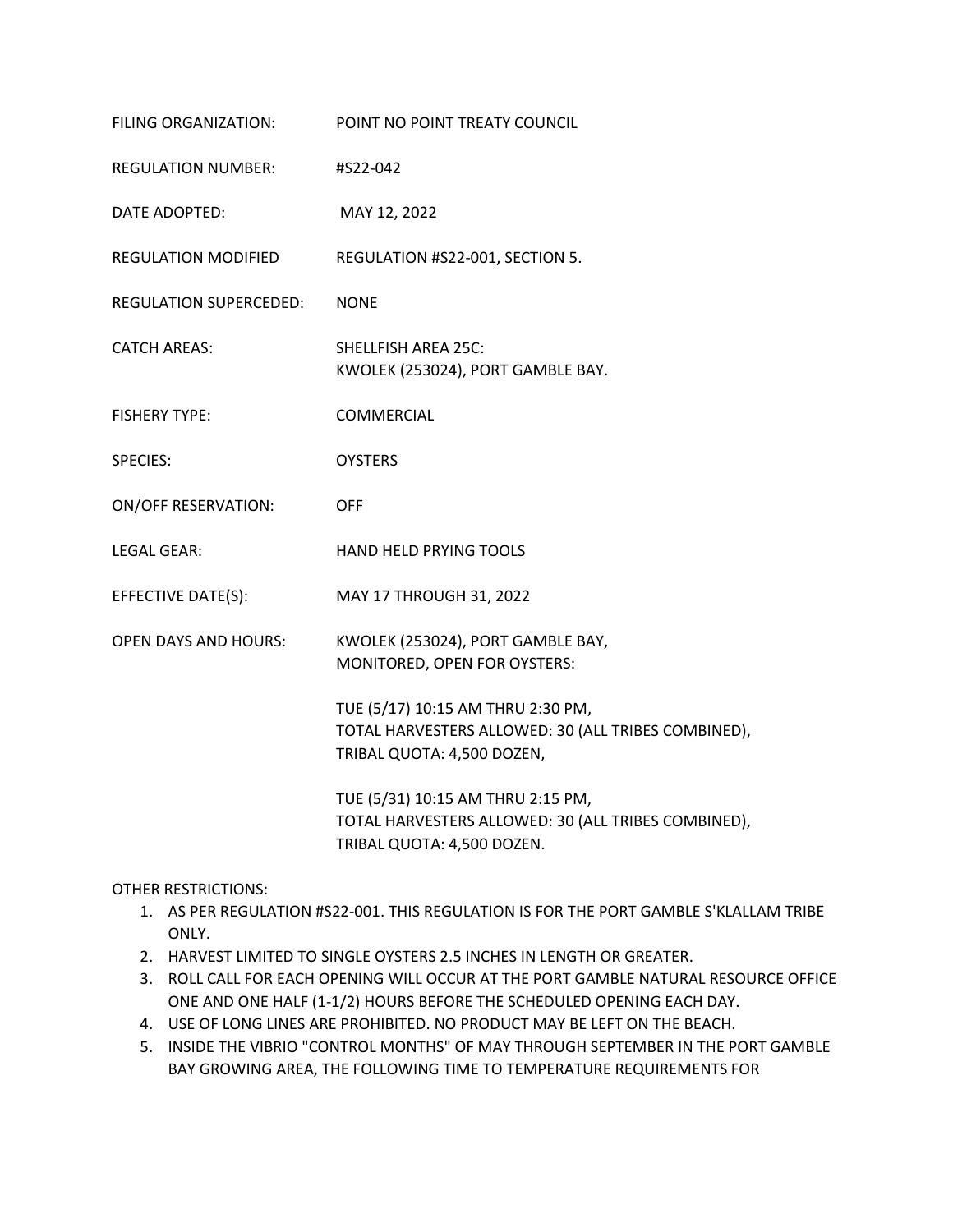HARVESTED OYSTERS MUST BE FOLLOWED (INDIVIDUAL TRIBAL REQUIREMENTS, WHEN MORE RESTRICTIVE, WILL SUPERSEDE THE REQUIREMENTS BELOW):

- a. UNLESS NOTED BELOW, OYSTERS MUST REACH AN INTERAL TEMPERATURE OF 50 DEGREES OF LESS WITHIN 9 HOURS OF HARVEST.
- b. IF AIR TEMPERATURE IS GREATER THAN 90 DEGREES AT THE TIME OF HARVEST, OYSTERS MUST REACH AN INTERNAL TEMPERATURE OF 50 DEGREES OR LESS WITHIN 7 HOURS OF HARVEST.
- c. DURING THE MONTHS OF JULY AND AUGUST, IF THE WATER OR OYSTER MEAT TEMPERATURE AT THE TIME OF HARVEST IS BETWEEN 68 AND 70 DEGREES, OYSTERS MUST REACH AN INTERNAL TEMPERATURE OF 50 DEGREES OR LESS WITHIN 5 HOURS OF HARVEST.
- d. DURING THE MONTHS OF JULY AND AUGUST, IF THE WATER OR OYSTER MEAT TEMPERATURE IS ABOVE 70 DEGREES, HARVEST MUST BE DELAYED AT LEAST 24 HOURS.
- 6. A LABEL ISSUED BY THE HARVESTERS TRIBAL FISHERIES OFFICE MUST BE AFFIXED TO EACH BAG OR CONTAINER OF COMMERCIALLY HARVESTED CLAMS IMMEDIATELY FOLLOWING HARVEST. THE LABEL MUST BE CLEARLY VISIBLE WITHOUT OPENING THE BAG OR CONTAINER. EACH LABEL SHALL INCLUDE THE FOLLOWING INFORMATION:
	- i) TRIBE
	- ii) TRIBE CERTIFICATION NUMBER
		- a. PORT GAMBLE WA589HA
		- b. JAMESTOWN WA588SS
	- iii) HARVESTER NAME AND/OR ID NUMBER
	- iv) HARVEST DATE
	- v) DOH GROWING AREA DESIGNATION
	- vi) BEACH NUMBER (BIDN)
	- vii) SHALLFISH TYPE
	- viii) QUANTITY HARVESTED
	- ix) TAG SEQUENCE NUMBER

REQUIRED INFORMATION ON THE LABELS SHALL BE ENTERED LEGIBLY USING AN INDELIBLE MARKER.

- 7. THE DAILY TRIBAL HARVEST LIMIT FOR KWOLEK (253024) IS 4,500 DOZEN. IF A TRIBE OTHER THAN PORT GAMBLE PARTICIPATES IN THESE OPENINGS, PORT GAMBLE WILL WORK TOGETHER WITH ALL OTHER TRIBES PRESENT TO ENSURE THE TOTAL DAILY HARVEST DOES NOT EXCEED THE DAILY TRIBAL QUOTA. ONCE A DAILY TRIBAL HARVEST LIMIT HAS BEEN REACHED BY ALL TRIBAL HARVESTERS, AS DETERMINED BY THE BEACH MONITORS, THE BEACH WILL BE CLOSED BY THE MONITORS.
- 8. THE DAILY INDIVIDUAL HARVEST LIMIT IS 150 DOZEN OYSTERS PER HARVESTER. HARVEST IN EXCESS OF THE INDIVIDUAL LIMIT WILL HAVE TO BE RETURNED TO THE BEACH.
- 9. HARVESTERS ARE REQUIRED TO REPORT THEIR CATCH TO THE MONITOR ON THE BEACH IMMEDIATELY FOLLOWING THE HARVEST. HARVEST CAN NOT BE REPORTED TO THE FISHERIES OFFICE AFTER THE CLOSURE OF THE FISHERY. FAILURE TO REPORT HARVEST TO THE MONITOR WILL BE A VIOLATION OF THIS REGULATION.